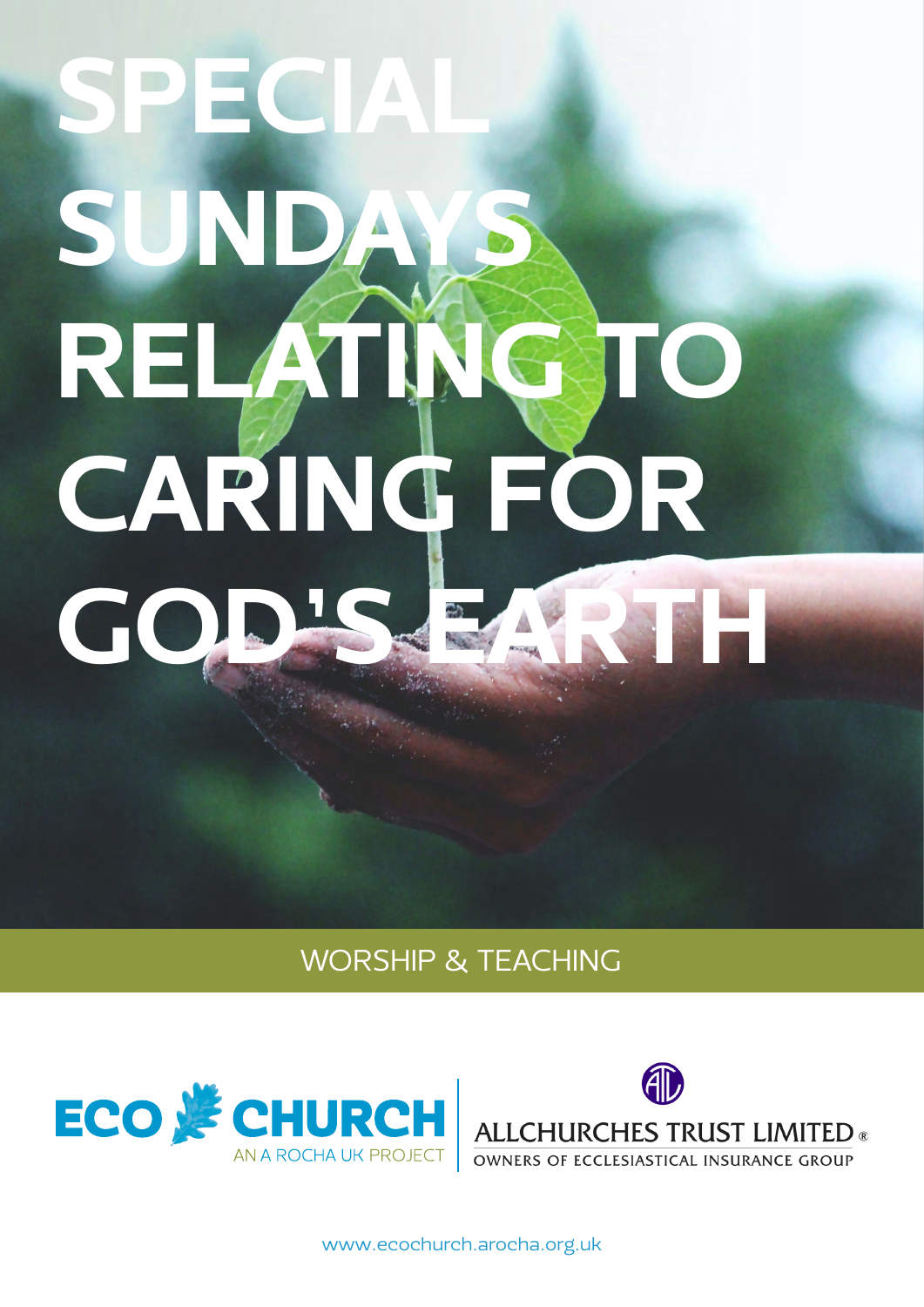

# Special Sundays

#### WHY?

Why mark out special Sundays in order to focus on caring for God's creation? Christians have become increasingly aware of the environmental crisis and have been reawakened to the Christian theology of creation, but not all are familiar with the links between our Christian faith and care for God's earth. By establishing special Sundays with this focus, you can ensure that caring for creation becomes an integral part of your annual programmes, not just something that happens occasionally. Perhaps you could launch a teaching programme related to the environment and/ or climate justice or a charitable appeal? Maybe you can plan not only to worship God, but also to integrate social and community activities around the theme as well? If a dedicated Sunday becomes a regular part of your church year, it will gain momentum and you can build on its impact.

God not only cares for people, but for all that he has made. This is good news for us and the whole earth; by dedicating Sundays to this fundamental Christian truth, we are entering into a deeper understanding of what it means to 'earth' the kingdom of heaven.

#### HOW?

#### Climate Sunday

In 2021, the Climate Sunday initiative called on all local churches across Great Britain & Ireland to hold a climate-focused service on any Sunday before COP26 (November 2021). Having a Climate Sunday each year is a great way of creating a focus for climate change and environmental issues.

The vision is to leave a lasting legacy of thousands of churches better equipped to address this critical issue as part of their discipleship and mission, and to make a significant contribution to civil society efforts to secure adequate national and international action at COP26. A wide range of resources is available, including service plans, music, sermon outlines and readings:

<https://www.climatesunday.org/service-resources>



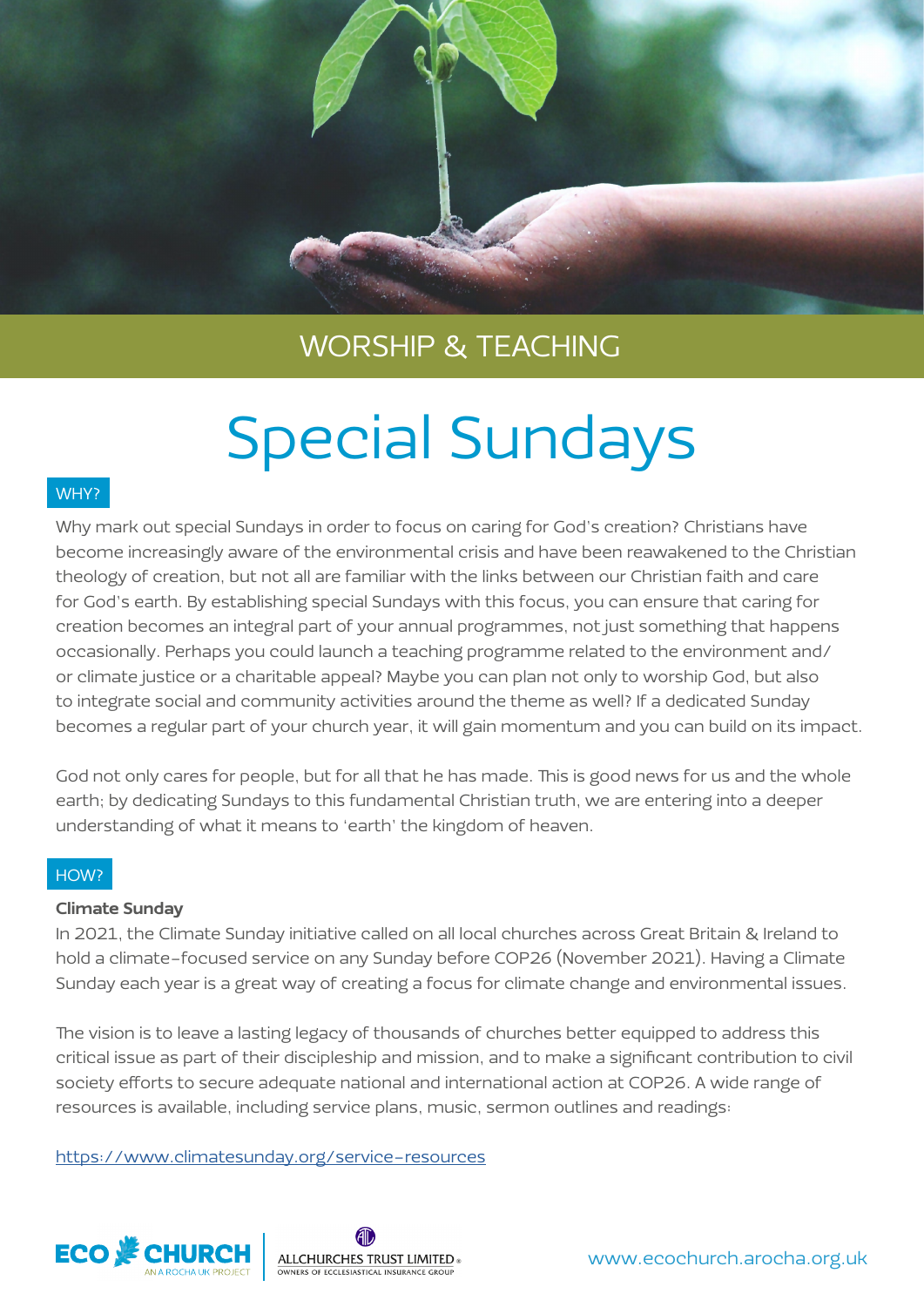

# Special Sundays

#### The Season of Creation

The Season of Creation (or Creationtide) is becoming an essential period in the church year when we can explore the theme of God as Creator through our worship, teaching, practice, charitable giving and more. The Season of Creation runs from 1 September–4 October (the feast day of St Francis) and was introduced by the late Ecumenical Patriarch Demetrios I in 1989; it was adopted by Churches Together in Britain and Ireland in 2008.

#### <https://seasonofcreation.org/>

This time of year may already include a Harvest Festival, so additional Sundays might be woven in to further develop the theme, or perhaps your Harvest Festival could include a focus on climate justice or other local environmental issues? You could encourage your members to walk, cycle or share lifts to church that Sunday; invite a special speaker; arrange a litter-pick after church; encourage members to share their best tips for caring for the environment, or invite them to bring their own mugs to church for coffee. In this way you can use the whole Sunday to teach and inspire people, not just the worship service.

#### Lent

Lent, a time of reflection and fasting, is a good time to use Sundays to focus on the impact of the choices we are making. There are numerous resources available to help congregations think more deeply for the 40 days of Lent. In 2020, Anglican Archbishop Justin Welby launched a 'Green Lent' campaign. '#Live Lent: Care for God's Creation', is a 40-day challenge that sits alongside Ruth Valerio's book 'Saying Yes to Life' with practical challenges such as considering the carbon footprint of the last meal you ate or the amount of water that went into the jeans you are wearing. Live Lent: Care for God's Creation, Church House Publishing, 2019



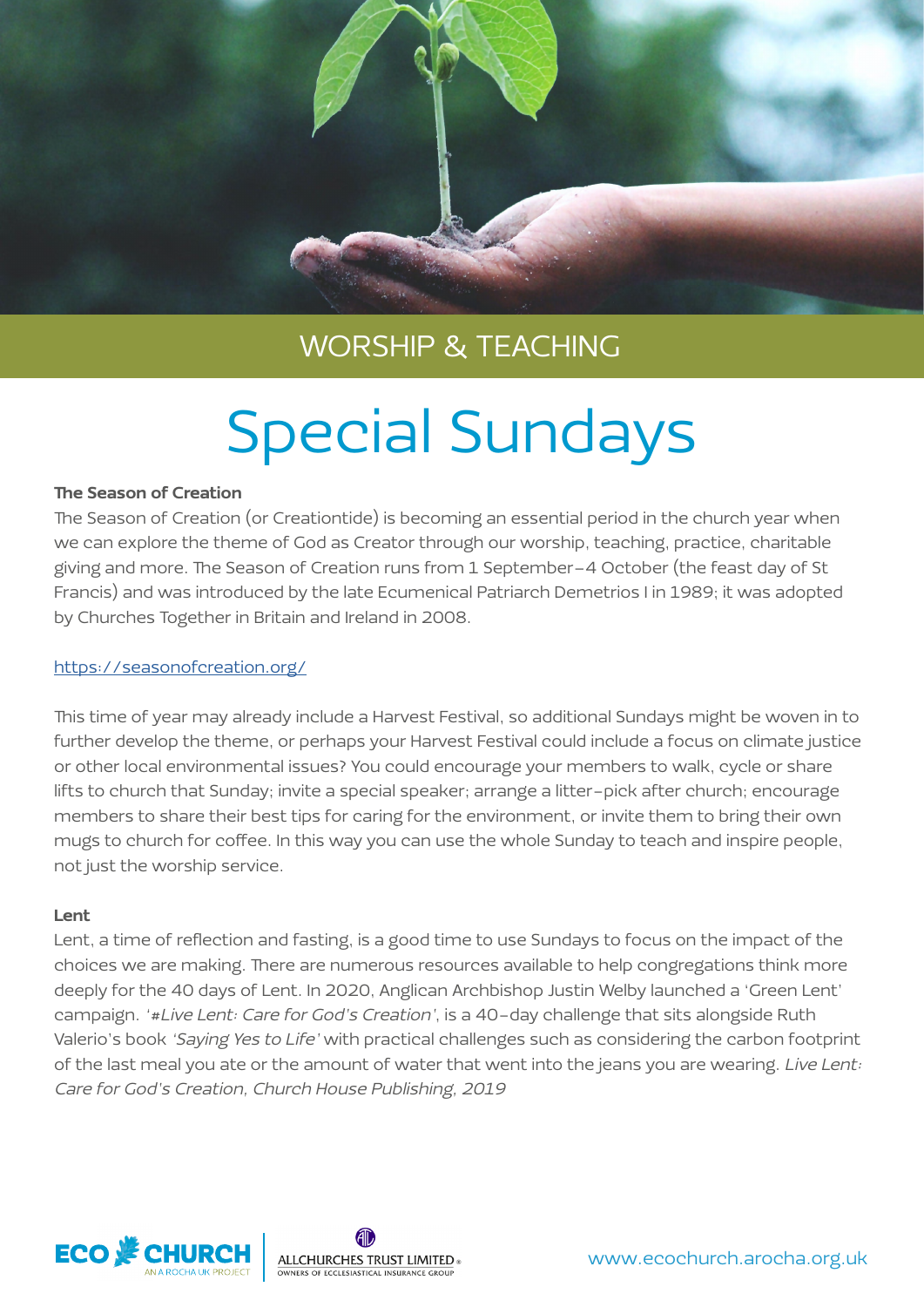

# Special Sundays

#### LONGER READS & OTHER RESOURCES

There are far-reaching mental health impacts from climate change, with phrases like 'climate grief' and 'eco-anxiety' now commonplace. Climate Sunday can help you think about how to engage with this on a special Sunday or at a pastoral level: [https://www.climatesunday.org/climate-and](https://www.climatesunday.org/climate-and-pastoral-care)[pastoral-care](https://www.climatesunday.org/climate-and-pastoral-care)

Different Christian traditions use different dates to focus on our relationship with the environment. Here are a few to inspire:

- Churches Together in Britain and Ireland create resources for Creation Time each year (the five weeks from 1 September): [https://ctbi.org.uk/category/spirituality-and-reflection/](https://ctbi.org.uk/category/spirituality-and-reflection/creation-time/) [creation-time/](https://ctbi.org.uk/category/spirituality-and-reflection/creation-time/)
- Green Christian has a number of resources available: <https://greenchristian.org.uk/resources/worship-materials/> <https://greenchristian.org.uk/recommended-for-advent-and-lent/>
- <https://www.greeningthelectionary.net/>A theological response to the ecological crisis with reflections, prayers, hymns and other resources.

There are also many secular organisations working to protect the planet. Here are a few dates which receive profile in the media that you might consider linking in with on the closest Sunday:

- The Great Big Green Week in September, is a UK-wide event, encouraging communities to protect green spaces or hold events to tackle climate change: [https://greatbiggreenweek.](https://greatbiggreenweek.com/) [com/](https://greatbiggreenweek.com/) or<https://climatefringe.org/week/>
- **Earth Hour** encourages everyone to turn their lights off for an hour on the last Saturday in March to show support for the planet:<https://www.earthhour.org/>
- **Earth Day** Working with 150,000 partners around the world, this organisation holds an annual Earth Day on 22 April each year to educate and activate for the protection of the planet: <https://www.earthday.org/>